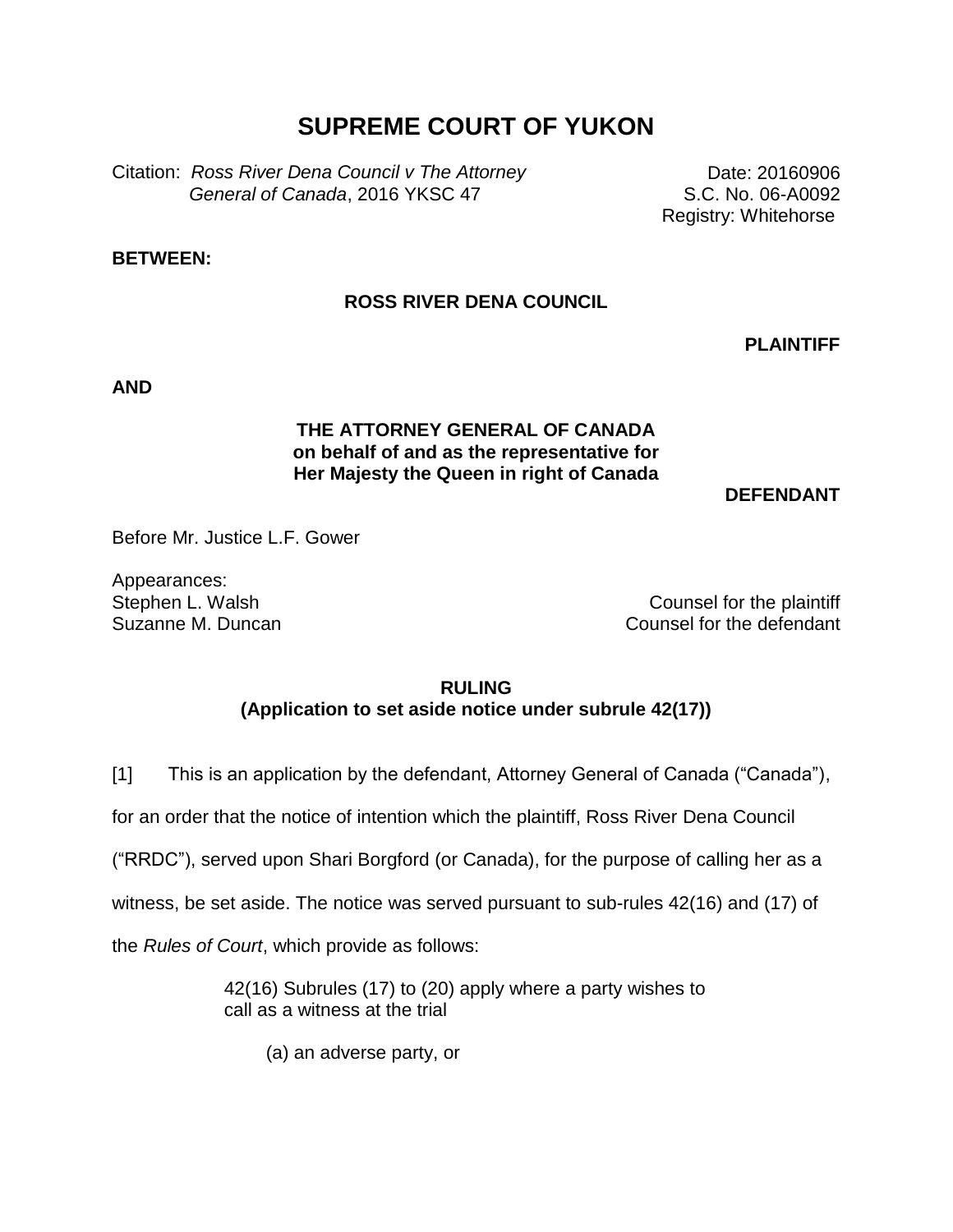(b) a person who, at the time the notice referred to in subrule (17) is delivered, is a director, officer, partner, employee or agent of an adverse party.

(17) If a party wishes to call as a witness a person referred to in subrule (16), the party may deliver to the adverse party a notice in Form 41 together with proper witness fees at least 7 days before the day on which the attendance of the intended witness is required.

[2] Canada's application is pursuant to sub-rule 42(19)(b), which states:

(19) The court may set aside a notice delivered under subrule (17) on the grounds that

…

(b) the evidence of the person is unnecessary,

…

[3] I understand that Ms. Borgford acted as the Regional Director General of the Yukon Regional Office of Indian and Northern Affairs Canada ("INAC"), when the Region was without a permanent Regional Director General. This was from December 6, 2010 to August 2, 2011. I also understand this to be the agency of the federal government in Whitehorse responsible for the negotiation and implementation of land claim agreements with Yukon First nations.

[4] Ms. Borgford swore an affidavit in this proceeding (the "06 Action") on February 28, 2011, in which she provided answers to 51 interrogatories, many of which had several sub-questions. Ms. Borgford also swore an affidavit in the proceeding related to this one, S.C. No. 05-A0043 (the "05 Action") on September 27, 2013, in which she purports to clarify and change an answer she gave in her earlier affidavit to questions 39 (i), (ii) and(iii). Her evidence in this regard relates to whether, when and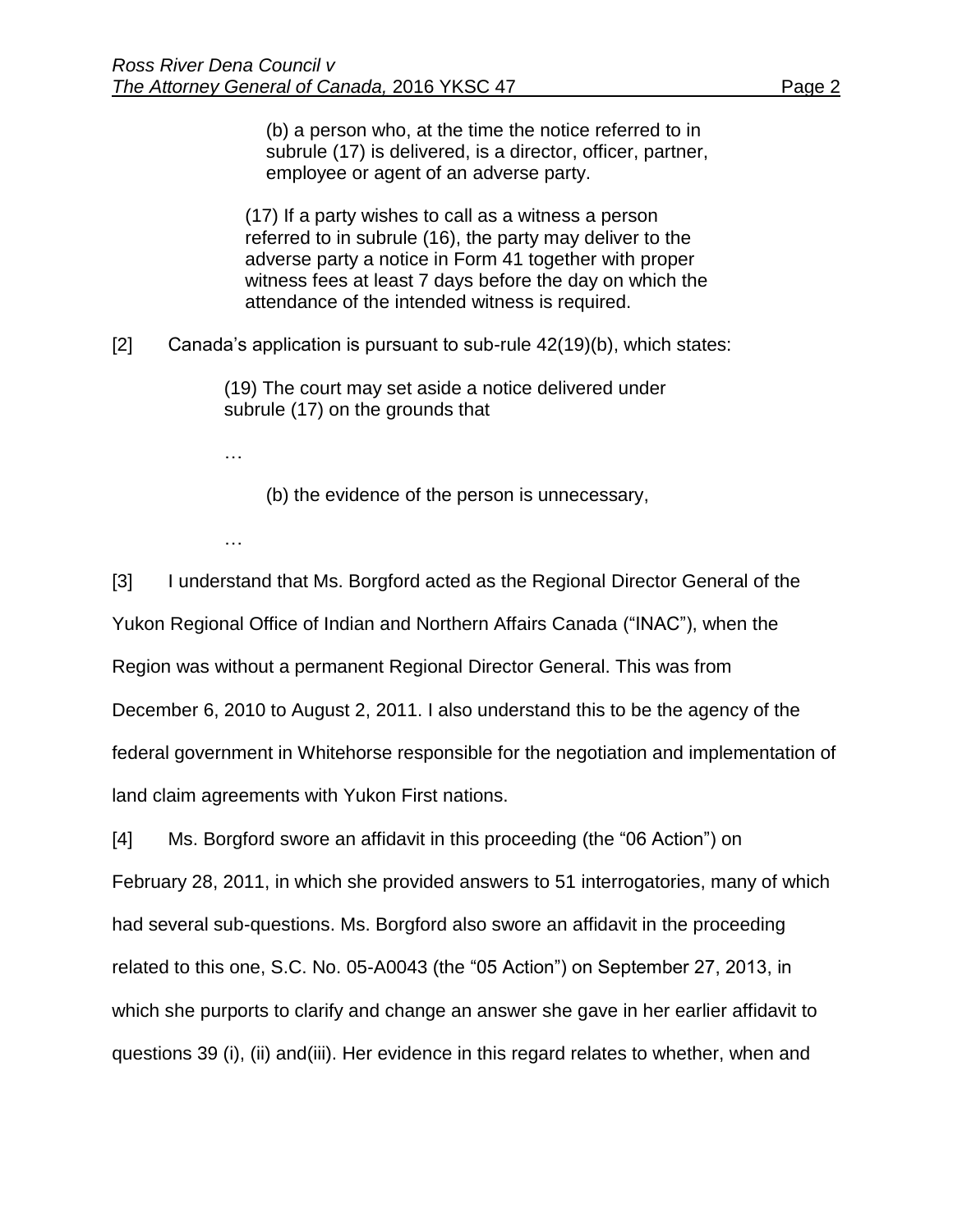how the parties to the Umbrella Final Agreement ("UFA") ratified that Agreement as required by s. 2.2.8 of the UFA.

[5] This ratification issue is potentially of central importance to RRDC in the trial in the '06 Action, as it relates to the issue of whether Canada negotiated in good faith in the modern era (roughly the late 1970s to the early 2000s) with RRDC towards obtaining a land claim agreement.

[6] I further understand that RRDC's counsel has cross-examined Ms. Borgford on these two affidavits and intends to introduce transcripts of that cross-examination as evidence at the trial of the '06 Action.

[7] RRDC's counsel informs me that he does not expect his cross-examination of Ms. Borgford at the trial will take more than approximately half-a-day. He also says that he expects Ms. Borgford may be the only witness called by RRDC, as the other evidence in the trial will be tendered by way of documents, admissions and other written material.

[8] Canada's counsel submits that Ms. Borgford's evidence is unnecessary because she has already been cross-examined on her affidavits and because virtually all of her evidence is based upon information and belief, as she was not responsible for the Yukon Regional Office of INAC during the relevant time period when the negotiations were ongoing between RRDC and Canada. Further, outside of the time she acted as Regional Director, Ms. Borgford's principal responsibilities as an employee of the federal government were in areas of finance and not land claims negotiations.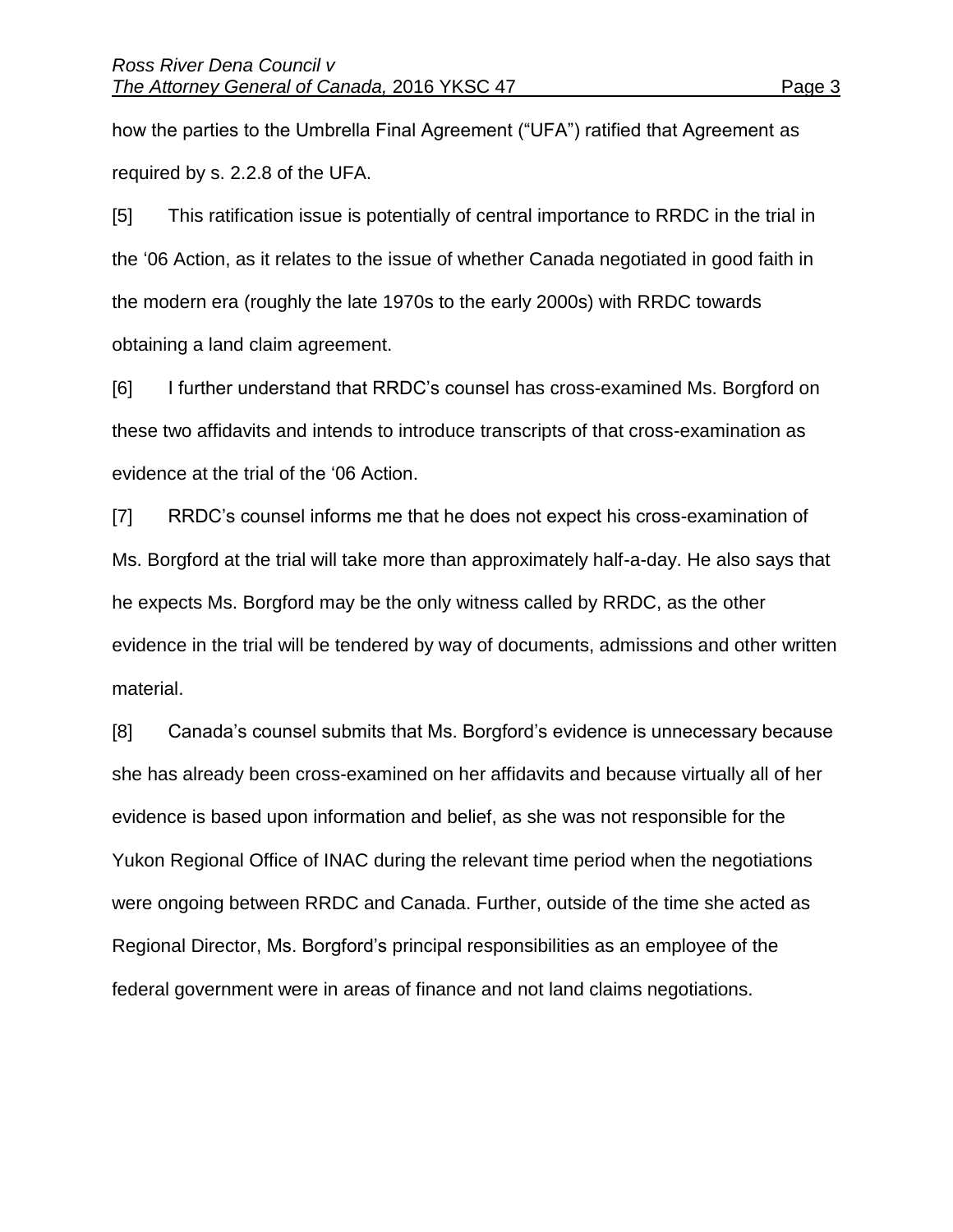[9] For the above reasons, Canada's counsel has indicated that she does not expect to call Ms. Borgford as a witness at the trial of the '06 Action. Further, Canada's counsel refuses to make Ms. Borgford available for cross-examination at the trial.

[10] Canada's counsel referred to a number of cases in support of its application. In *Russell v Russell*, 2002 BCSC 1233, Davies J. observed that the rules in British Columbia equivalent to the Yukon sub-rules 42 (16) and (17) can put a defendant at a disadvantage because, if the plaintiff is permitted to call the adverse party or witness as part of their case, and that party or witness testifies as part of the defence case, then the plaintiff has two opportunities to cross-examine (para. 31). However, Davies J. further commented that if the defendant undertakes to call him or herself, or the proposed adverse witness, then there is little need to employ the sub-rules (para. 32). Obviously, this case is distinguishable from the one at bar, since the defendant has made no such undertaking to call Ms. Borgford at the trial.

[11] In *Murao v Blackcomb Skiing Enterprises Limited Partnership*, 2005 BCCA 43, the British Columbia Court of Appeal also commented on the "perceived tactical advantage" to a plaintiff in calling an adverse witness as part of its case (para. 22). However, the Court also went on to comment that there is "little place for calling an adverse witness when, as here, there has been full discovery of the witness which can be read in and an undertaking has been given that the witness will be called" (my emphasis). Again, the case is distinguishable from the one at bar, in which no such undertaking has been given.

[12] In *Dawson v Tolko Industries Ltd.*, 2010 BCSC 1384, Butler J. referred to both *Russell* and *Murao*, but nevertheless observed at para.16: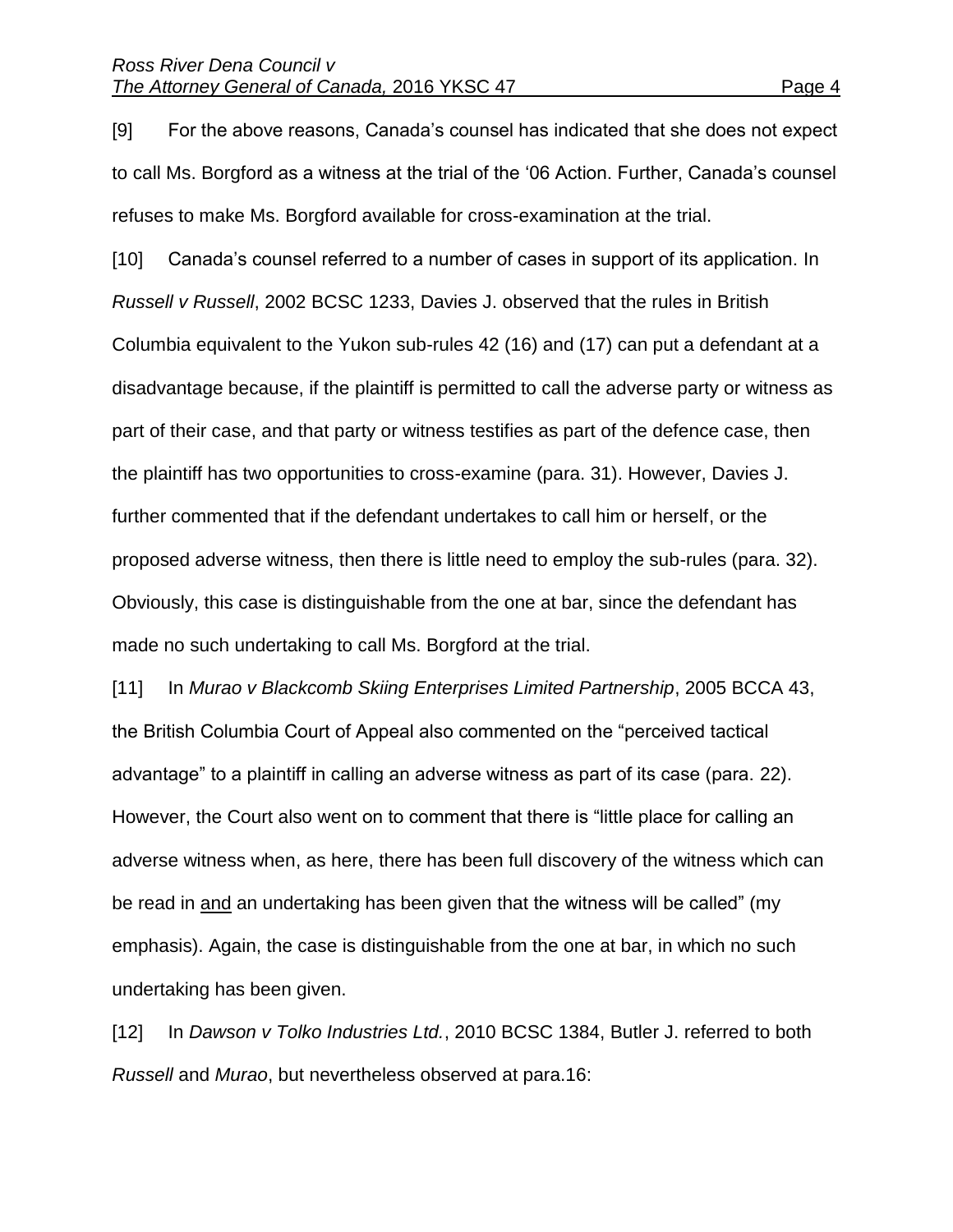… The use of an adverse party witness may, in certain circumstances, be an effective way to prove a party's case. Counsel should not be deprived of that option when the language in the adverse party witness rule does not contain that limitation.

Butler J. then went on, at para. 19, to emphasize the need for restraint by courts in

preventing a party from calling an adverse witness:

19 Further, as I noted in *Canadian Bedding*, the discretion granted to the court must be exercised with restraint. In *De Sousa v. Kuntz* [\(1988\), 24 B.C.L.R. \(2d\) 206](https://www.lexisnexis.com/ca/legal/search/runRemoteLink.do?A=0.42367237469742114&bct=A&service=citation&risb=21_T24613604986&langcountry=CA&linkInfo=F%23CA%23BCLR2%23vol%2524%25sel1%251988%25page%25206%25year%251988%25sel2%2524%25decisiondate%251988%25) (C.A.), Wallace J.A. cautioned that it was only in a clear case that a judge should exercise his discretion to set aside a subpoena on the ground of necessity. He emphasized, at 214, the need for a judge to be acutely aware that if he sets aside a subpoena:

> ... he is substituting his view for that of counsel as to the need to subpoena a certain witness and that he will seldom have as complete an appreciation as counsel does of the benefits -- both tactical and substantive -- that a litigant may derive from calling a certain witness.

That caution applies with equal force in relation to the adverse party witness rules. If plaintiff's counsel decides to utilize the adverse party witness rule in order to satisfy the onus of proof borne by the plaintiff, the court should be reluctant to interfere. (my emphasis)

[13] In *Alnoo v Colgate-Palmolive Canada Inc*., 2012 BCSC 1342, Wedge J. agreed

with the comments of Butler J. in *Dawson*, quoted immediately above (at para. 31), and

continued as follows:

29 The recent decision of Mr. Justice Butler in *Dawson v. Tolko Industries Ltd.*, [2010 BCSC 1384,](https://www.lexisnexis.com/ca/legal/search/runRemoteLink.do?A=0.7860911107624453&bct=A&service=citation&risb=21_T24613617890&langcountry=CA&linkInfo=F%23CA%23BCSC%23sel1%252010%25year%252010%25decisiondate%252010%25onum%251384%25) examines the meaning and effect of these provisions in detail. He observed at para. 18 that the Court is granted only limited jurisdiction to set aside an adverse witness notice. It is only where the evidence of the person is "unnecessary" that the Court can set aside the notice.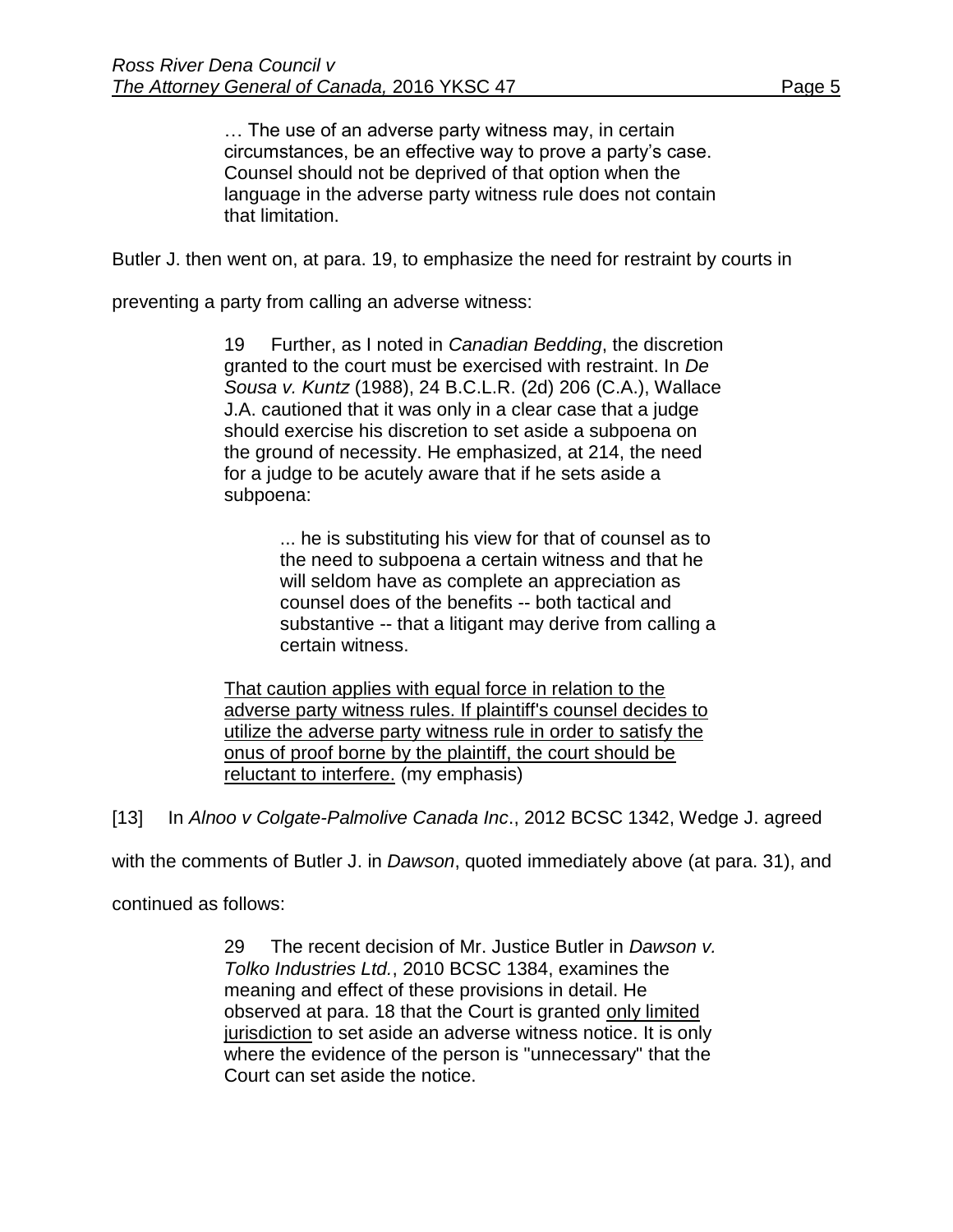30 Further, as the Court noted at para. 19, it is only in a clear case that a judge should exercise his or her discretion to set aside a subpoena on the ground that the evidence is unnecessary. That is because the Court should be very cautious about second guessing the litigants concerning the benefits they may derive from calling a particular witness. (my emphasis)

[14] In *Lam v Chiu*, 2012 BCSC 441, Gray J. also referred with approval to Butler J. in

*Dawson*. She further emphasized the limited discretion of courts to prevent a plaintiff

from employing the adverse witness rule, and even went so far as to say that courts

should not do so unless it would be "abusive or clearly unjust" otherwise:

24 In my view, I have a discretion to restrict evidence being tendered at trial, but it is a very limited discretion, directed towards ensuring that there is a fair trial procedure. Where the Rules provide for a specific procedure, in my view, I could only interfere where allowing the procedure would be abusive or clearly unjust…. (my emphasis)

[15] In the case at bar, Canada will not be calling Ms. Borgford as a witness.

Therefore, she will not be available to RRDC's counsel for cross-examination at the trial unless I allow RRDC to call her as a witness as part of the plaintiff's case pursuant to the adverse witness rule. RRDC's counsel assures me that his cross-examination of Ms. Borgford will not be overly long and is not expected to take more than half a day. Further, this is not a situation where the plaintiff will have an unfair advantage over the defendant by having two opportunities to cross-examine the same witness. I am not exactly sure what the nature of the cross-examination will be, other than it will almost certainly touch upon the area of the disputed ratification. However, as Butler J. observed in *Dawson*, courts seldom have as complete an appreciation as counsel does of the benefits, both tactical and substantial, that a litigant may derive from calling a certain witness. Therefore, I am to be very cautious before second-guessing what